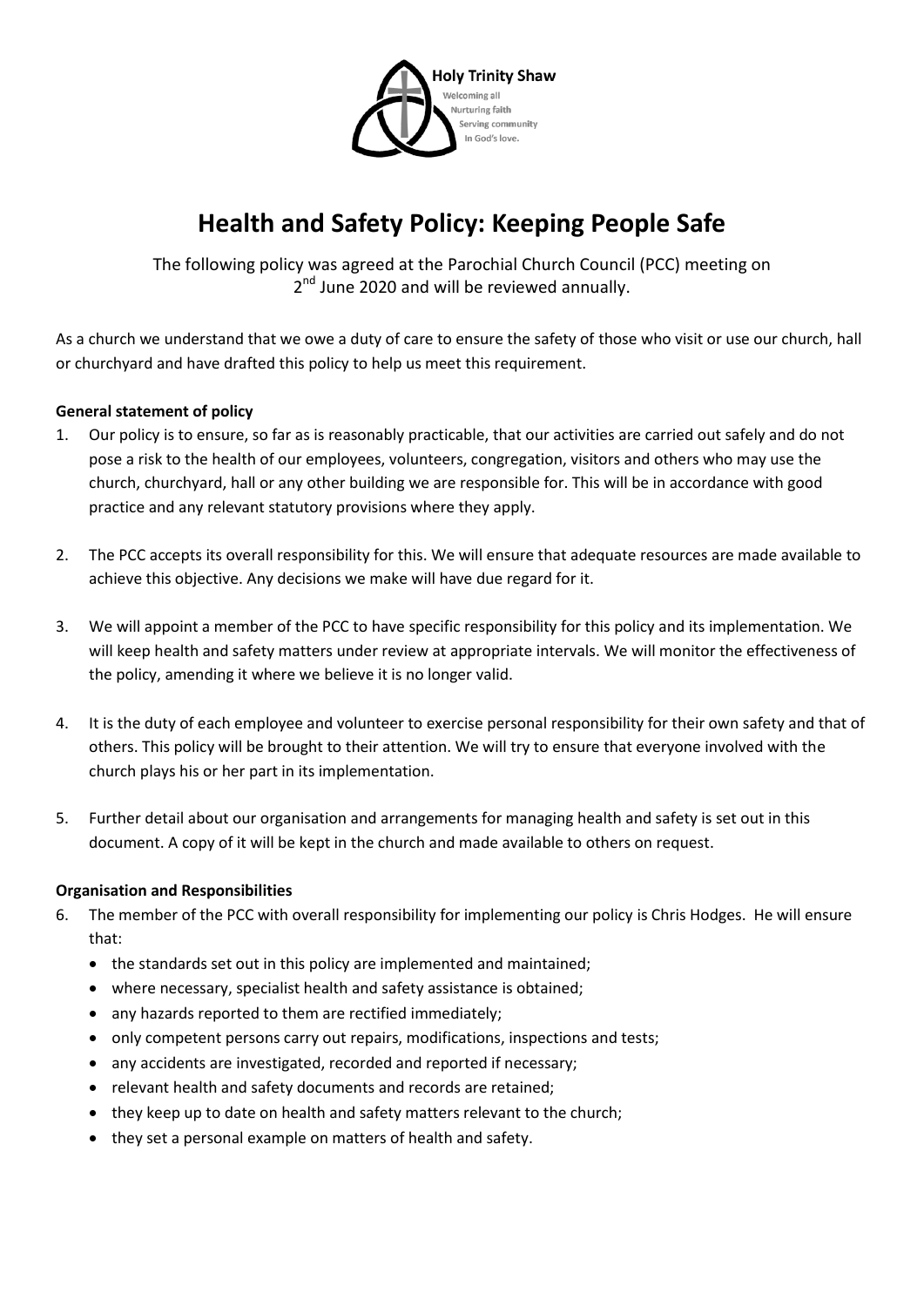- 7. The Church Wardens have day to day responsibility for implementing our policy. They are Brian Mills and Doreen Lewis. They will ensure that:
	- all employees and volunteers are aware of their health and safety responsibilities;
	- adequate precautions are taken as set out in this policy and related risk assessments;
	- adequate information and training is provided for those that need it;
	- any hazards or complaints are investigated and dealt with as soon as possible;
	- where defects cannot be corrected immediately, interim steps are taken to prevent danger;
	- all accidents are reported in-line with the requirements of this policy;
	- advice is sought where clarification is necessary on the implementation of this policy;
	- they set a personal example on matters of health and safety.
- 8. All employees and volunteers have a responsibility to cooperate in the implementation of this policy and to take reasonable care of themselves and others while on church business or premises. They will ensure that they:
	- read this policy and understand what is required of them;
	- complete their work taking any necessary precautions to protect themselves and others;
	- comply with any safety rules, operating instructions and other working procedures;
	- report any hazard, defect or damage, so that this might be dealt with;
	- warn any new employees or volunteers of known hazards;
	- attend any training required to enable them to carry out their duties safely;
	- do not undertake any repair or modification unless they are competent to do so;
	- report any accident;
	- do not misuse anything provided in the interests of health and safety.

### **General Arrangements**

This section sets out our general arrangements for managing health and safety and dealing with specific risks.

- 9. Where necessary, we will appoint someone who is competent to assist us in meeting our health and safety obligations. Our person appointed to assist us is John Brierley.
- 10. We will complete risk assessments to identify what we need to do to comply with health and safety law. We will record our findings, implementing any necessary precautions. We will review and revise these where we suspect that they are no longer valid.
- 11. We will provide any necessary information and training for our employees and volunteers in a timely manner. We will keep a record of what is provided. We will also give relevant information to contractors and selfemployed people who may need this to complete their work safely.
- 12. We will provide adequate first aid facilities including as a minimum a suitably stocked first aid box and a person who will take charge of the first aid arrangements. We will also provide relevant information for employees and volunteers. First Aid boxes are located in the choir vestry of church and the kitchen of the hall. Our person in charge of first aid arrangements is Lesley Bennett.
- 13. We will keep an accident book and record details therein. We will report to the enforcing authority and keep records of certain accidents to employees, volunteers and members of the public in accordance with the Reporting of Injuries, Diseases and Dangerous Occurrences Regulations. Our accident book is kept in the choir vestry of church and the kitchen of the hall.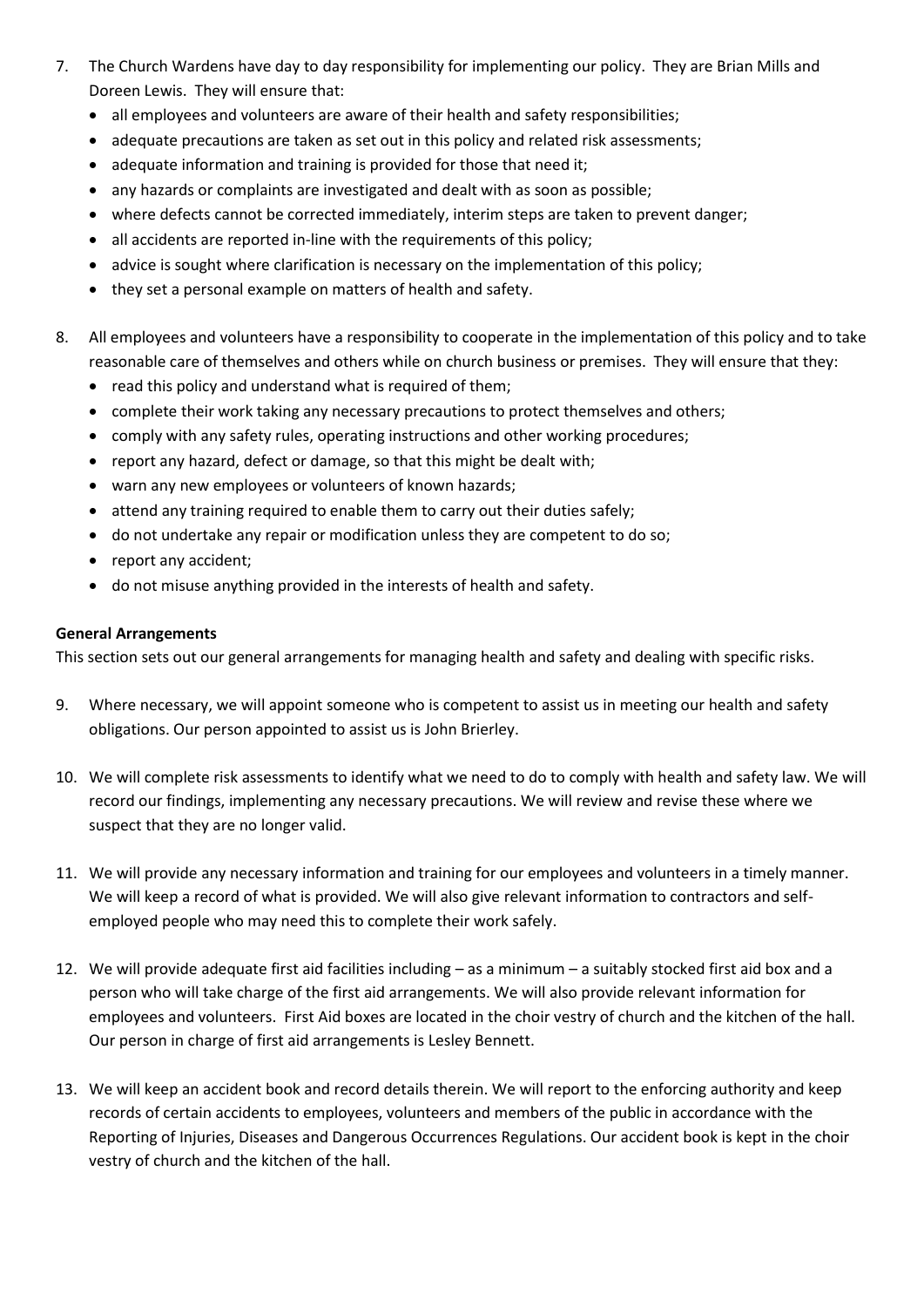- 14. We will make periodic checks to ensure that our precautions remain effective and adequate. We will also ensure that any lifting, work or electrical equipment and church utilities are inspected as necessary to ensure that they remain safe. We will keep records of the checks we make.
- 15. If we employ contractors, we make sure that they have their own health & safety policy and public and Employers Liability Insurance by asking to see copies of the relevant documents.
- 16. Our Health and Safety Risk Assessments, records and other documents are kept in the choir vestry.

### **Specific Arrangements**

- 17. We will take steps to identify the presence of asbestos in our buildings and, if so, assess any risk from it. We will then implement any plan to manage that risk. We will also provide relevant information to others who might need it (for example, building contractors). We will keep records of the checks, assessments and plans we have made.
- 18. We will ensure that the fabric of our buildings is regularly inspected to make sure it is safe. Defects will be repaired as soon as is practicable bearing in mind that a faculty may be required. Where necessary, temporary measures will be taken to prevent danger until permanent repairs can be made. This will include glazing.
- 19. We will ensure that boundary walls and gates are kept in good repair. We will have trees inspected by a competent person and have any necessary work carried out to make them safe. Headstones, tombs and monuments will be checked regularly to ensure they are properly maintained. We will report any concern to the Local Authority who have responsibility for the church yard.
- 20. Where maintenance, refurbishment and restoration work is planned for our church, we will identify what we need to do to ensure the safety of all those concerned before work starts. We will also determine if we have any responsibilities under the Construction (Design and Management) Regulations and comply with these if necessary.
- 21. We will ensure that any electrical system, fixed machine and portable appliances is maintained so as to prevent danger. Any defective equipment will not be used until it is repaired or replaced. We will keep records of the checks made where appropriate.
- 22. Where we intend to hold large or unusual concerts, services and fundraising events, we will identify any additional precautions that are necessary and implement these.
- 23. We will complete a specific risk assessment to identify what steps are necessary to prevent, detect and take in the event of a fire. We will record our findings, implementing any necessary precautions. We will review and revise these where we suspect that they are no longer valid.
- 24. We will ensure that any oil or gas heating system is suitably maintained and checked annually by a competent person. Any defects found will be corrected immediately and we will keep records of the checks made.
- 25. We only use domestic cleaning or horticultural products and petrol. We will ensure that these are stored, used and disposed of in accordance with the manufacturers' instructions, taking any necessary precautions that are specified.